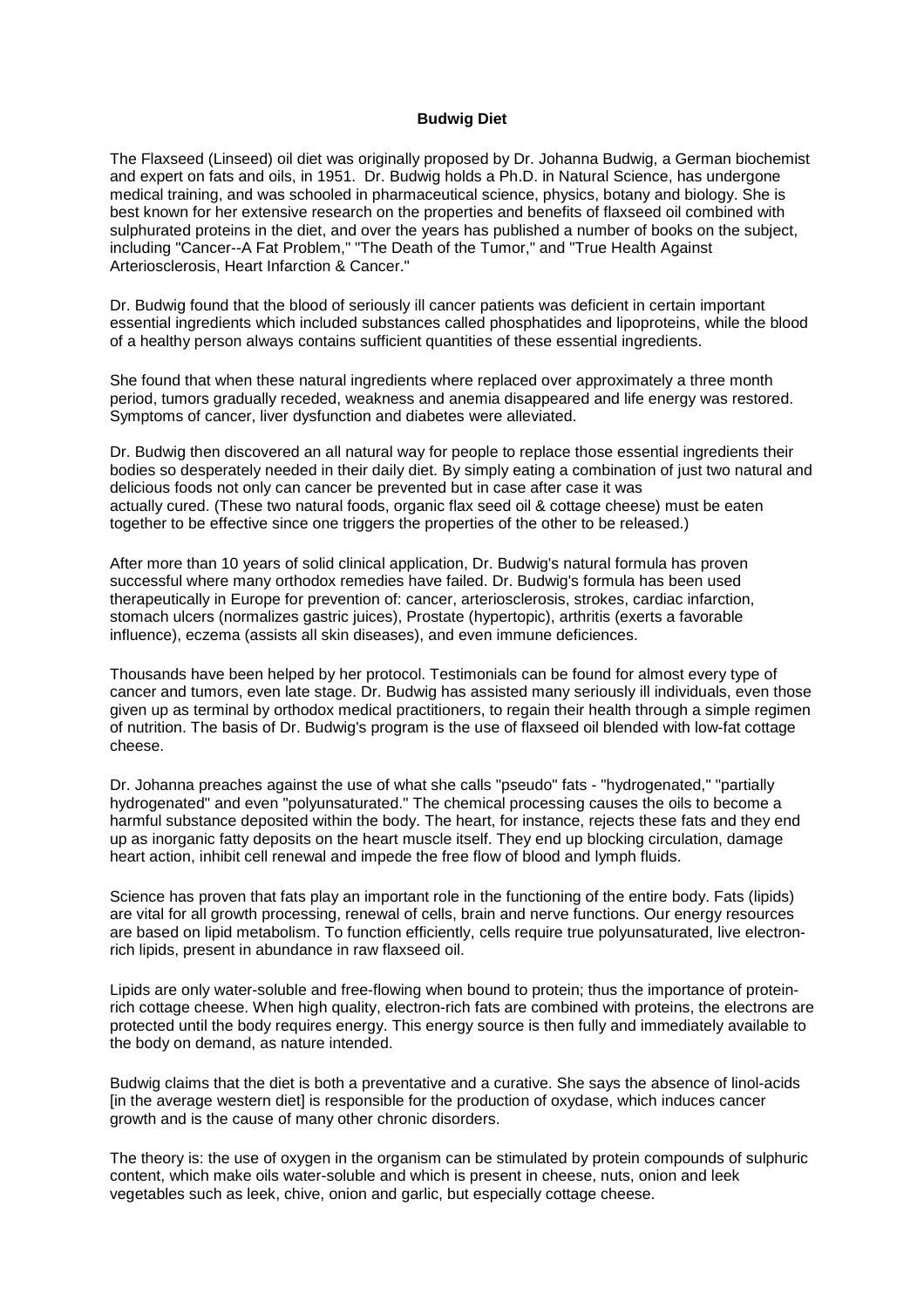It is essential to use only unrefined, cold-pressed oils with high linolic acid content, such as linseed, sunflower, soya, poppyseed, walnut, and flax oils. Such oil should be consumed together with foods containing the right proteins otherwise the oils will have the OPPOSITE EFFECT, causing more harm than good.

The best combination is cottage cheese and linseed oil. The linseed should be freshly ground. Carbohydrates containing natural sugar, such as dates, figs, pears, apples and grapes, can also be included in the diet. Honey is also beneficial. She feels most of the synthetic vitamin A preparations are bad because they contain oxidation products, but much carotene as pro-vitamin A (from carrot) is consumed. Vitamin B from buttermilk, yogurt, and natural yeast is beneficial.

A person requires daily about 4 oz. of cottage cheese mixed well with 1.5 oz. of linseed oil. A blender or egg beater works fine. The mixture an be sweeten with honey or otherwise flavored naturally. Fresh fruits can be added.

## **Dr. Johanna Budwig Mix:**

Put in your blender:

• 1 cup Organic low fat cottage cheese 2-5 Tbsp. of flaxseed oil enough water to make it soft

Optional:

• 1-3 Tbsp. of freshly ground up flaxseed (coffee grinder works fine) cayenne garlic red pepper

For those who can't eat dairy products, you can substitute "Companion Nutrients" available through Nature's Distributors in Arizona, 1-800-624-7114. These are capsules containing dried sulfurated proteins and enzymes which activate the essential fatty acids. They guarantee that one capsule will activate one Tbsp. of oil.

Make it very soft. Eat some of it every day.

Some people just add the above to their diet, while others follow a Program that she recommends:

The patient has no nourishment on day #1 other than 250 ml (8.5 oz) of Flax Oil with honey plus freshly squeezed fruit juices (no sugar added!). In the case of a very ill person, champagne may be added on the first day in place of juice and is taken with the Flax Oil and honey. Champagne is easily absorbable and has a serious purpose here. (The champagne vehicle IS easier to assimilate and get someone almost on their death-bed going again. A retention enema of 250 ml (8.5 oz) of oil is another route to get this precious life-furthering, ELECTRON-RICH oil into the body. It can also be applied to the skin for transdermal absorption.)

1) SUGAR IS ABSOLUTELY FORBIDDEN. Grape juice may be added to sweeten any other freshly squeezed juices.

2) Other 'forbiddens' are:

- All animal fats.

- All Salad Oils (this included commercial mayonnaise)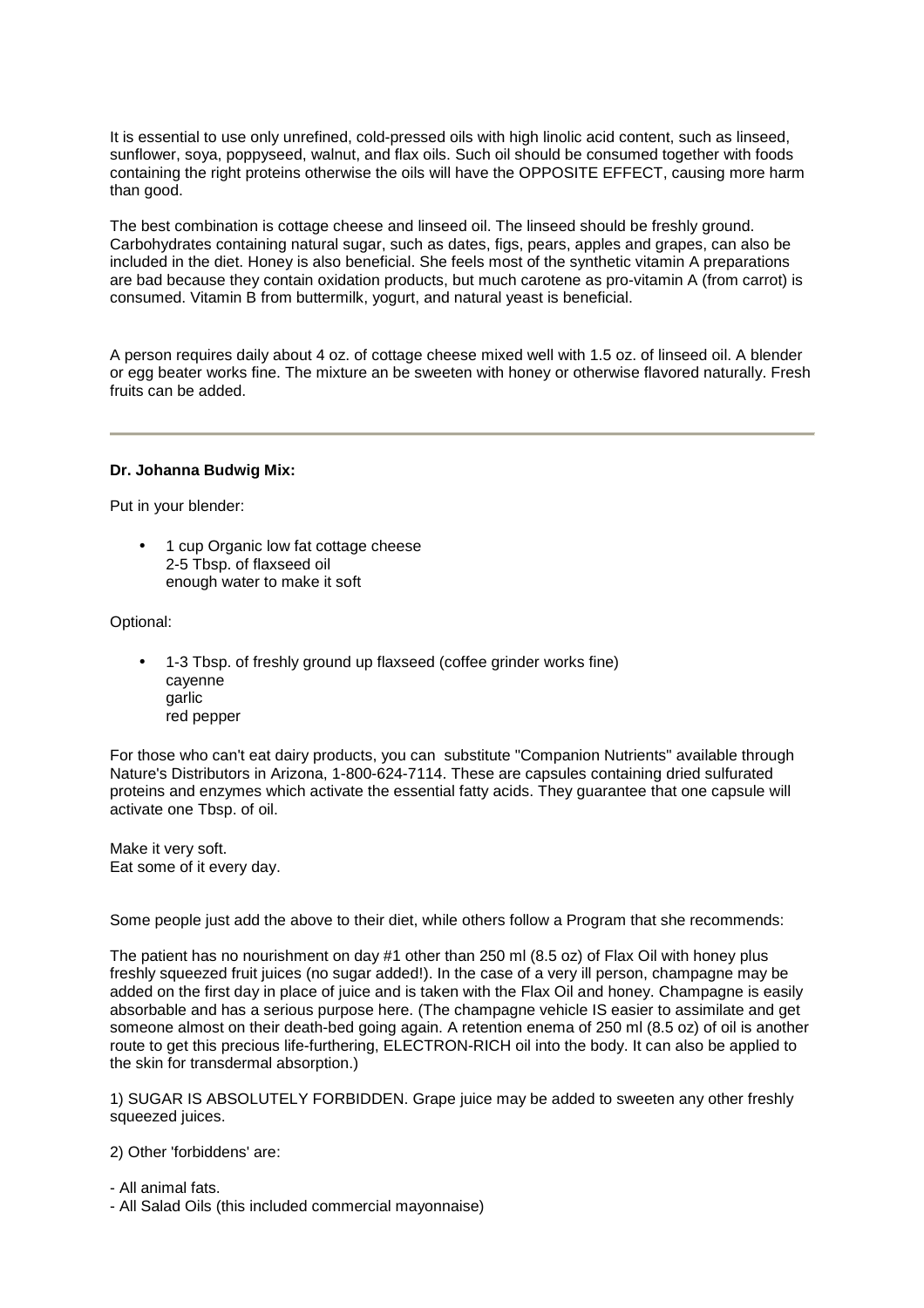- All Meats (chemicals & hormones)
- Butter
- Margarine
- Preserved Meats (the preservatives block metabolism even of Flax Oil)

3) Freshly squeezed vegetable juices are fine - carrot, celery, apple, and red beet.

4) Three times daily a warm tea is essential - peppermint, rose hips or grape tea - all sweetened as desired with honey. One cup of black tea before noon is fine.

## DAILY PLAN

Before breakfast - a glass of Acidophilus milk or Sauerkraut juice is taken.

Breakfast - Muesli (regular cereal) is overlaid with 2 tablespoons (30 ml) of Flax Oil and honey and fresh fruit according to season - berries, cherries, apricots, peaches, grated apple. Vary the flavor from day to day. Use any nuts except peanuts! Herbal teas as desired or black tea. A 4 oz (120 g) serving of THE SPREAD (directions below). This is fine to eat 'straight' like a custard, or add it to other foods taken in the day as you will see.

Morning tea (10am) - A glass of fresh carrot juice, apple, celery, or beet-apple juice is taken.

Lunch - Raw salad with yogurt-Flax Oil Mayonnaise (directions below). In addition to 'greens' salads, use grated turnips, carrots, kohlrabi, radishes, sauerkraut or cauliflower. A fine powder of horseradish, chives or parsley may be added for flavor.

Cooked Meal Course - Steamed vegetables, potatoes, or such grains as rice, buck-wheat or millet may be served. to these add either THE SPREAD or THE MAYO - for flavor and to up your intake of Flax Oil. Also mix THE SPREAD with potatoes for an especially hearty meal. Add caraway, chives, parsley or other herbs.

Dessert - Mix fresh fruit other than those used for breakfast with THE SPREAD, this time (instead of honey), flavored using cream of lemon, vanilla or berries.

Afternoon Tea (4pm) - A small glass of natural wine (no preservatives) or champagne or fresh fruit juice with 1-2 tablespoons of honey-coated Fax Seeds.

Supper - Have this early, at 6pm. Make a hot meal using buckwheat, oat or soy cakes. grits from buckwheat are the very best and can be placed in a vegetable soup, or in a more solid form of cakes with herbal sauce. Sweet sauces & soups can always be given far more healing energy by adding THE SPREAD. Only honey or grape juice can be used for sweeteners. NO white sugar (or brown!) Only freshly squeezed juices and NOT reconstituted juices (preservative danger) may be used. These must be completely natural.

## How to prepare 'THE SPREAD'

Place 250 ml (8.5 oz) Flax Oil into a mixer bowl and add one pound (450 g) of 1% Cottage Cheese low fat or Quark) and add 4 tablespoons (60 ml) of Honey. Turn on the mixer and add just enough low fat milk or water to get the contents of the bowl to blend in together. In 5 minutes, a preparation of custard consistency results that has NO taste of the oil (and no oily 'ring' should be seen when you rinse out the bowl).

Alternatively, you can use Yogurt instead of Cottage Cheese in proportions of 1 oz (30 g) of Yogurt to 1 tablespoon (15 ml) each of Flax Oil and of honey and blend as above.

NOTE: When Flax Oil is blended like this, it does not cause diarrhea even when given in large amounts. It reacts chemically with the (sulphur) proteins of the cottage cheese, yogurt, etc.

How to prepare 'THE MAYO' (Mayonnaise):

Mix together 2 tablespoons (30 ml) Flax Oil, 2 tablespoons (30 ml) milk, and 2 tablespoons (30 ml) Yogurt.